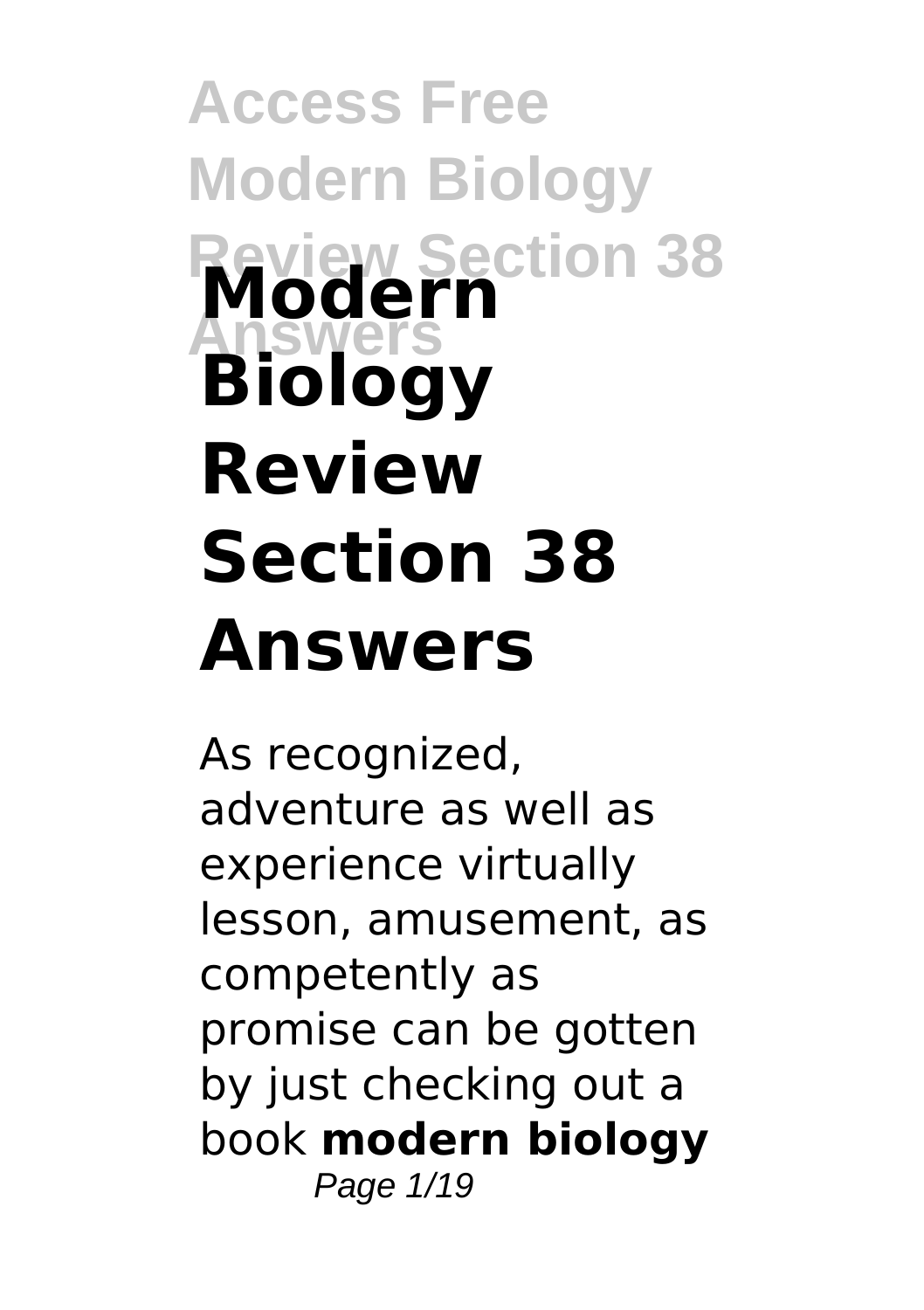**Access Free Modern Biology Review Section 38 review section 38 Answers answers** then it is not directly done, you could take even more in relation to this life, roughly the world.

We give you this proper as well as easy mannerism to get those all. We find the money for modern biology review section 38 answers and numerous book collections from fictions to scientific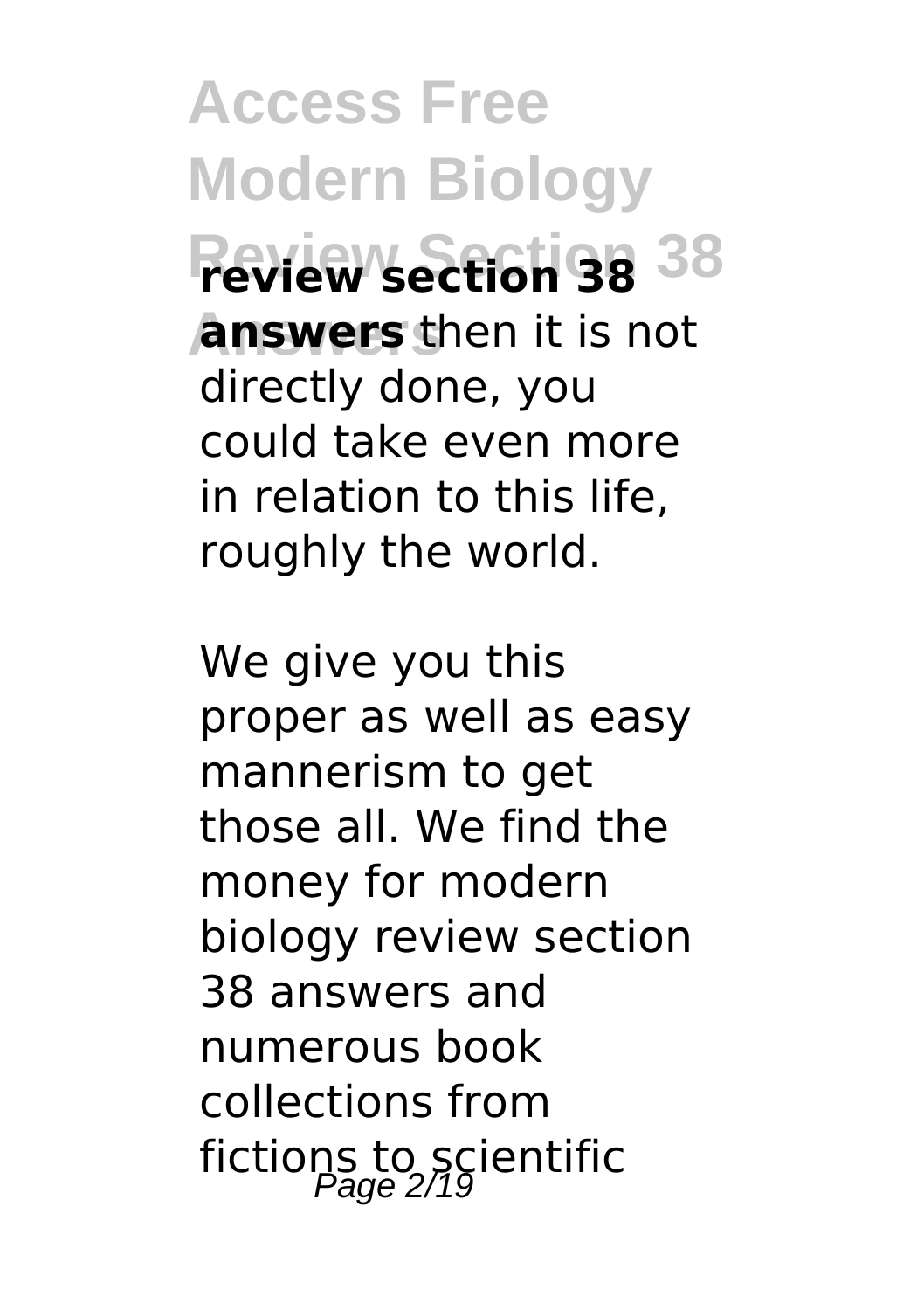**Access Free Modern Biology Research in any way. 38 Answers** among them is this modern biology review section 38 answers that can be your partner.

We now offer a wide range of services for both traditionally and self-published authors. What we offer. Newsletter Promo. Promote your discounted or free book.

Page 3/19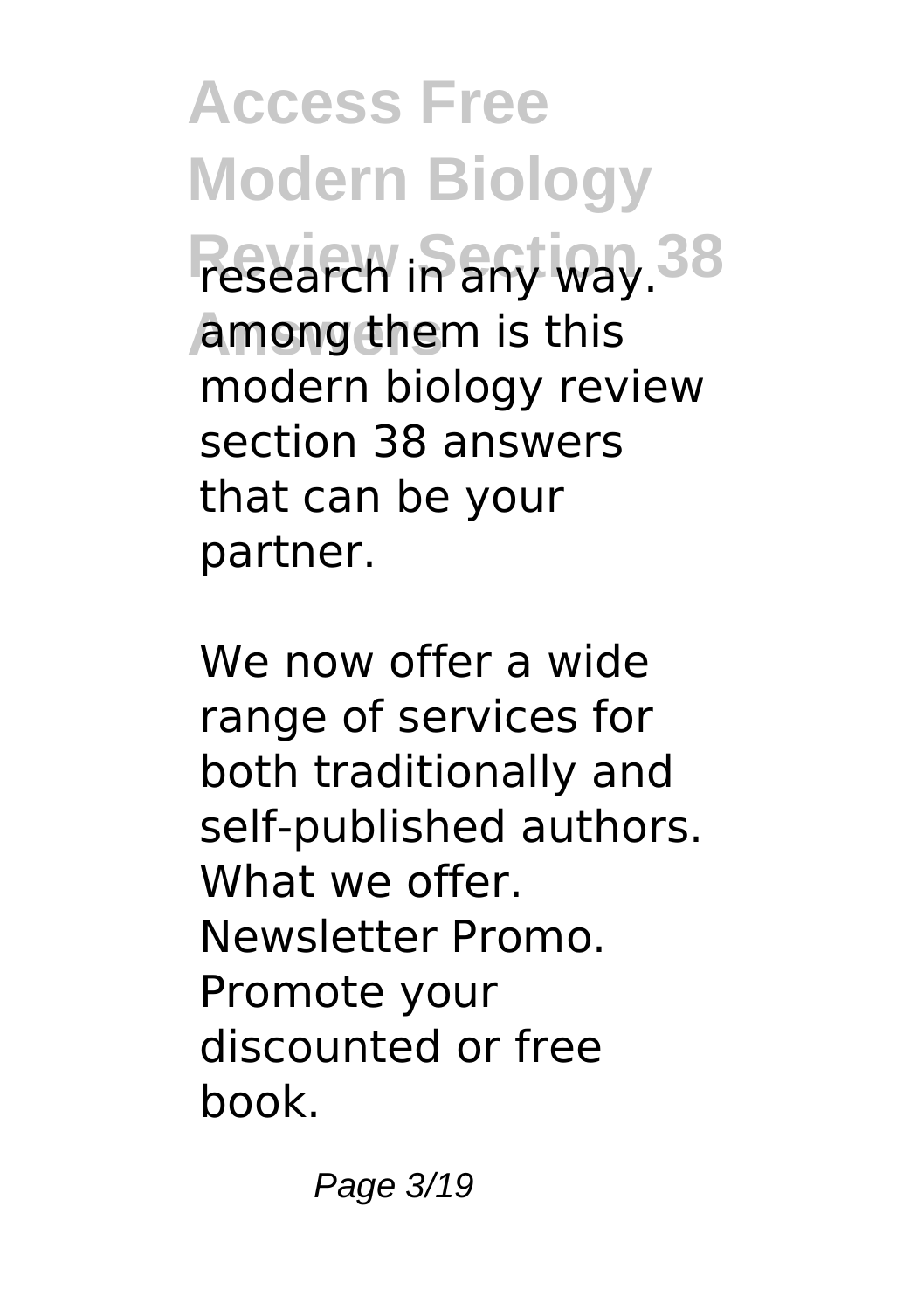**Access Free Modern Biology Review Biology**n 38 **Answers Review Section 38** Bechtel, William, 2006, Discovering Cell Mechanisms: The Creation of Modern Cell Biology, New York: Cambridge ... Past and Future: Schroedinger's Vision Fifty Years Later", Perspectives in Biology and Medicine, 38: 433–457. The ENCODE Project Consortium ... 1967, "How Molecular Biology Started", Review of J.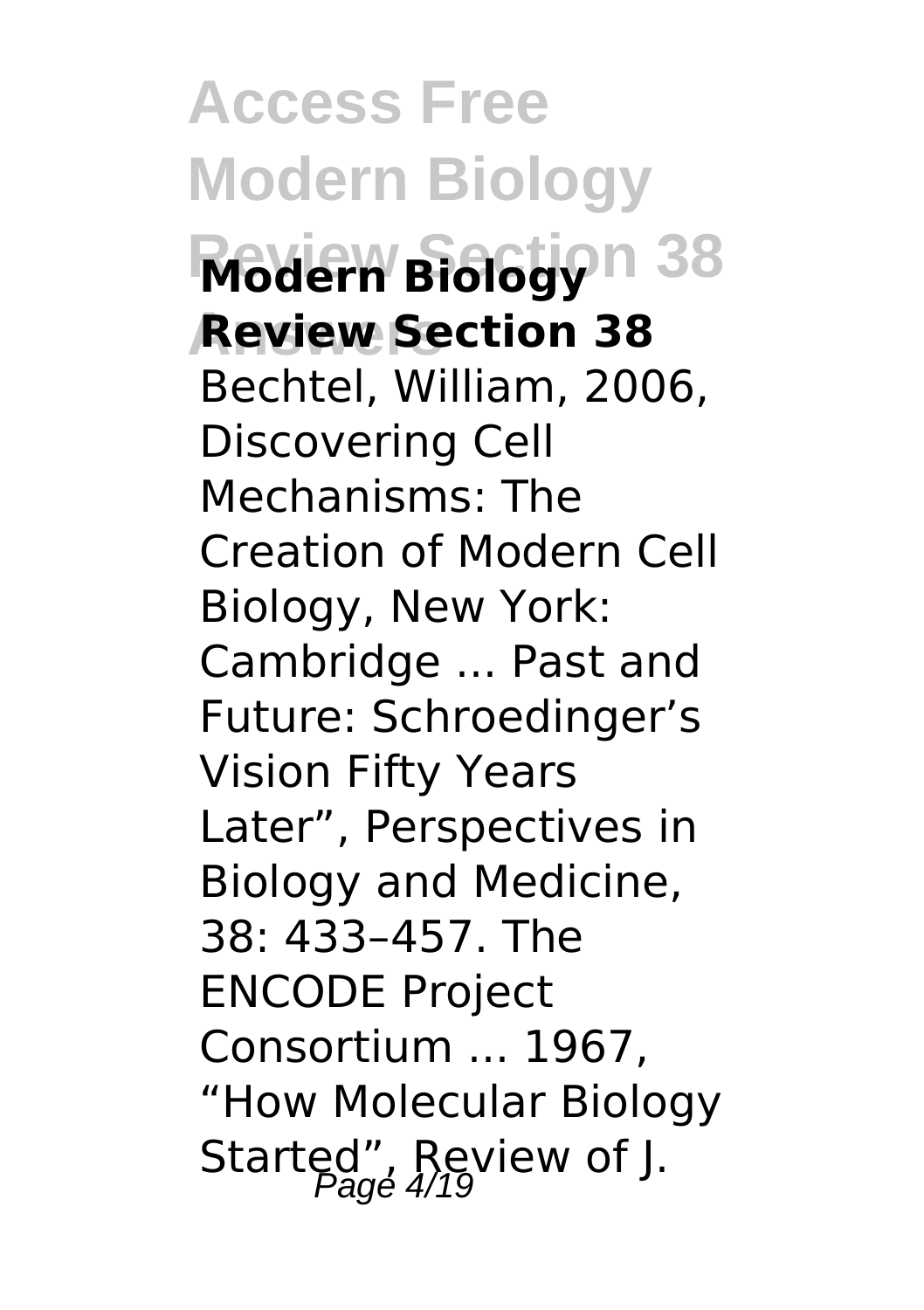**Access Free Modern Biology Rairns, G. Stent and 38 Answers** ...

## **Molecular Biology (Stanford Encyclopedia of Philosophy)**

In biology, taxonomy (from Ancient Greek τάξις () 'arrangement', and -νομία () 'method') is the scientific study of naming, defining (circumscribing) and classifying groups of biological organisms based on shared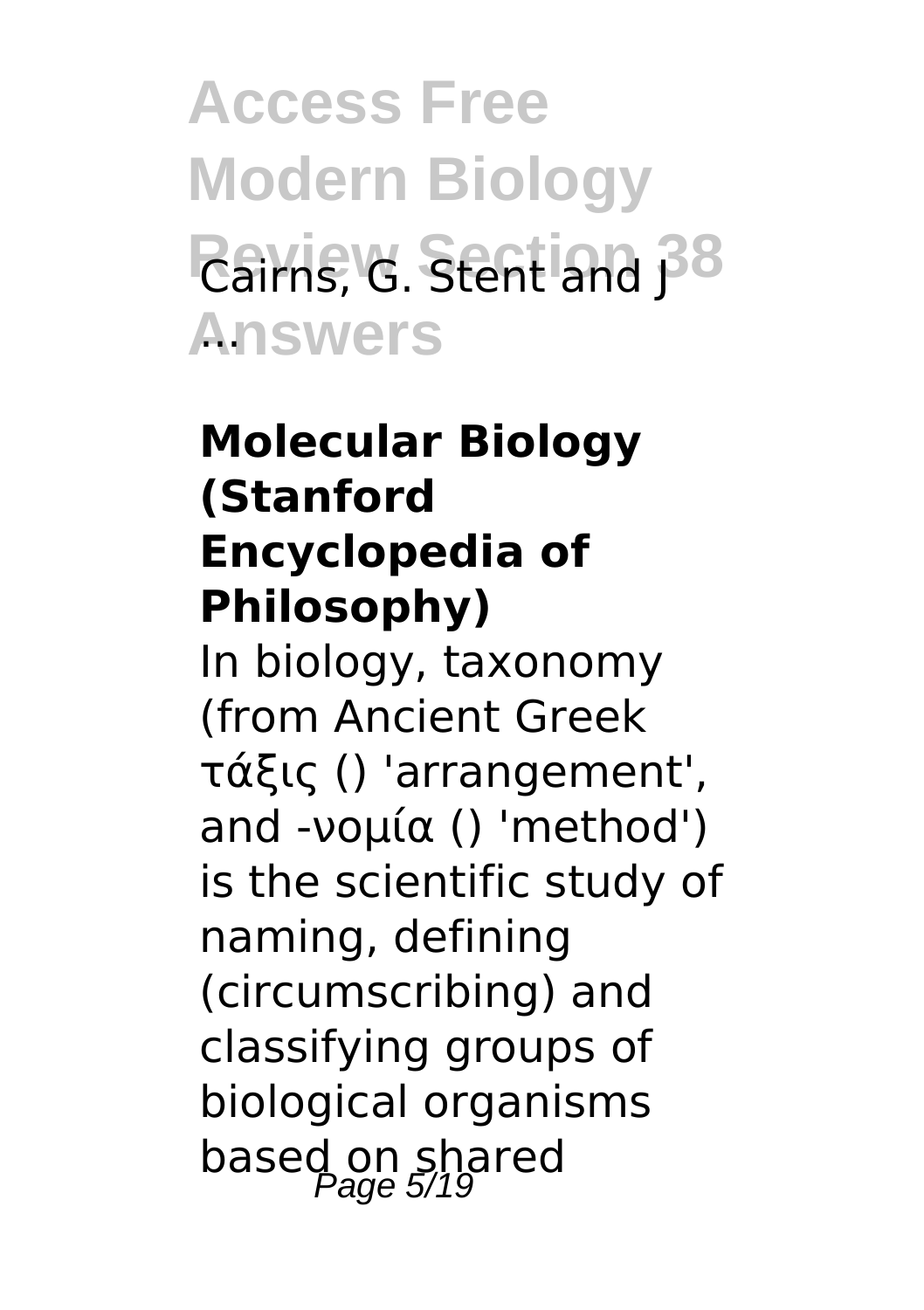**Access Free Modern Biology Review Section 38** characteristics. **Organisms are grouped** into taxa (singular: taxon) and these groups are given a taxonomic rank; groups of a given rank can be aggregated to form a more ...

## **Taxonomy (biology) - Wikipedia**

Teleology (from τέλος, telos, 'end', 'aim', or 'goal,' and λόγος, logos, 'explanation' or 'reason') or finality is a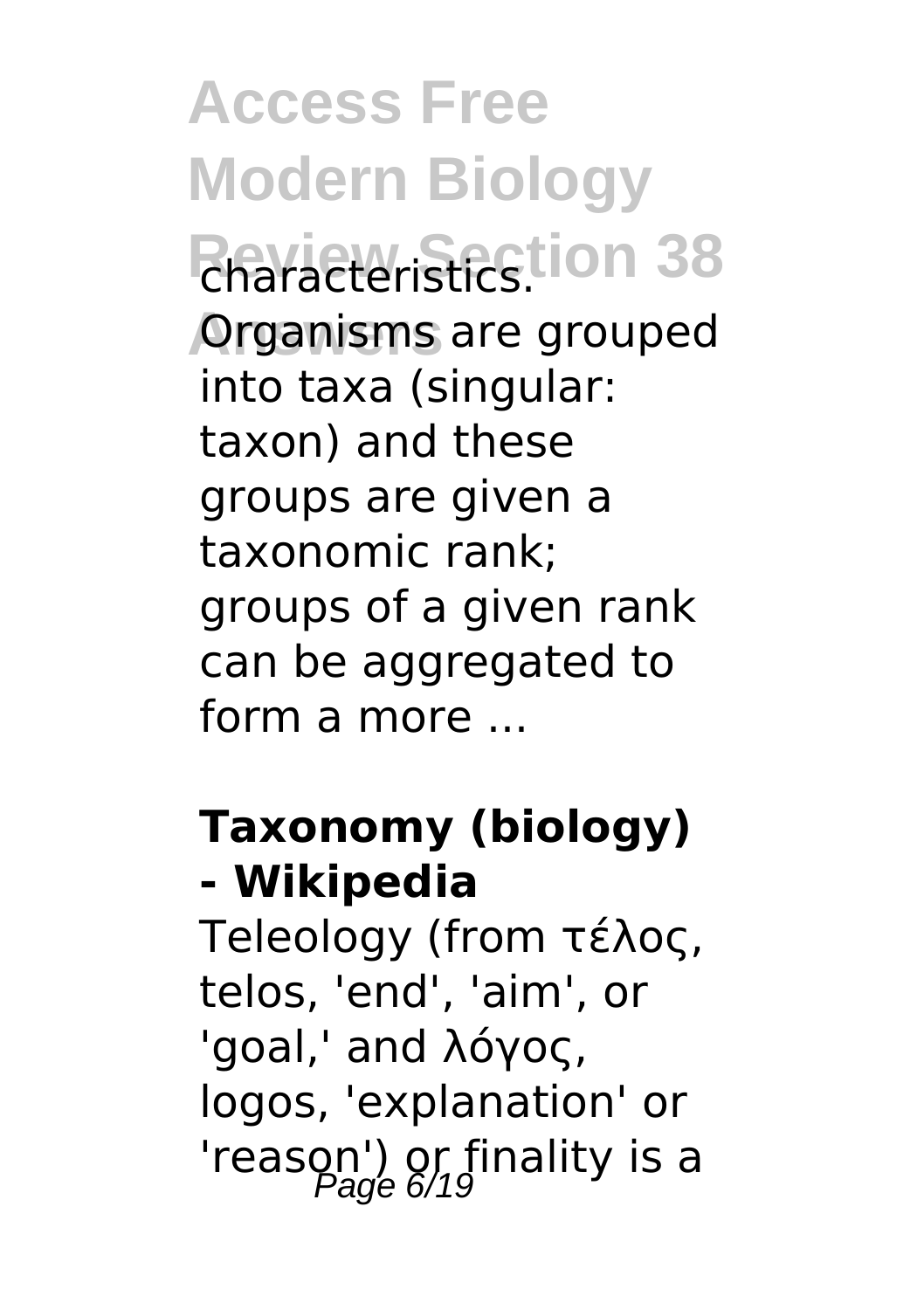**Access Free Modern Biology Reason or Section 38** explanation for something which serves as a function of its end, its purpose, or its goal, as opposed to something which serves as a function of its cause. A purpose that is imposed by a human use, such as the purpose of a fork to hold food, is called ...

**Teleology - Wikipedia** The  $.90V$  means it's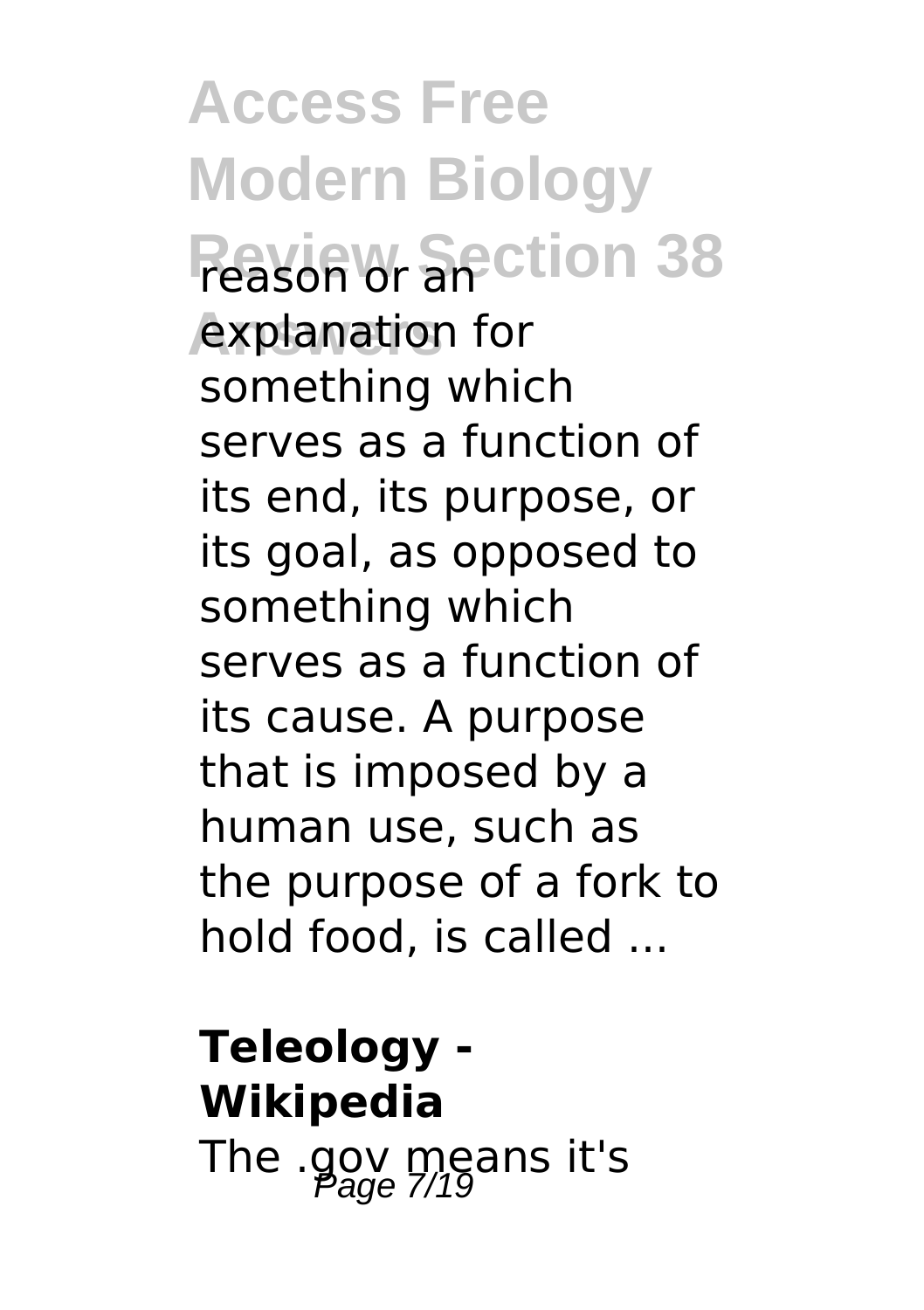**Access Free Modern Biology Bericial. Federation 38** government websites often end in .gov or .mil. Before sharing sensitive information, make sure you're on a federal government site.

**Home - Books - NCBI**

Section I: Part A: Multiple Choice (55 questions) 40%: 55 minutes: ... AP World History Practice Test 38; AP World History Practice Test 39; AP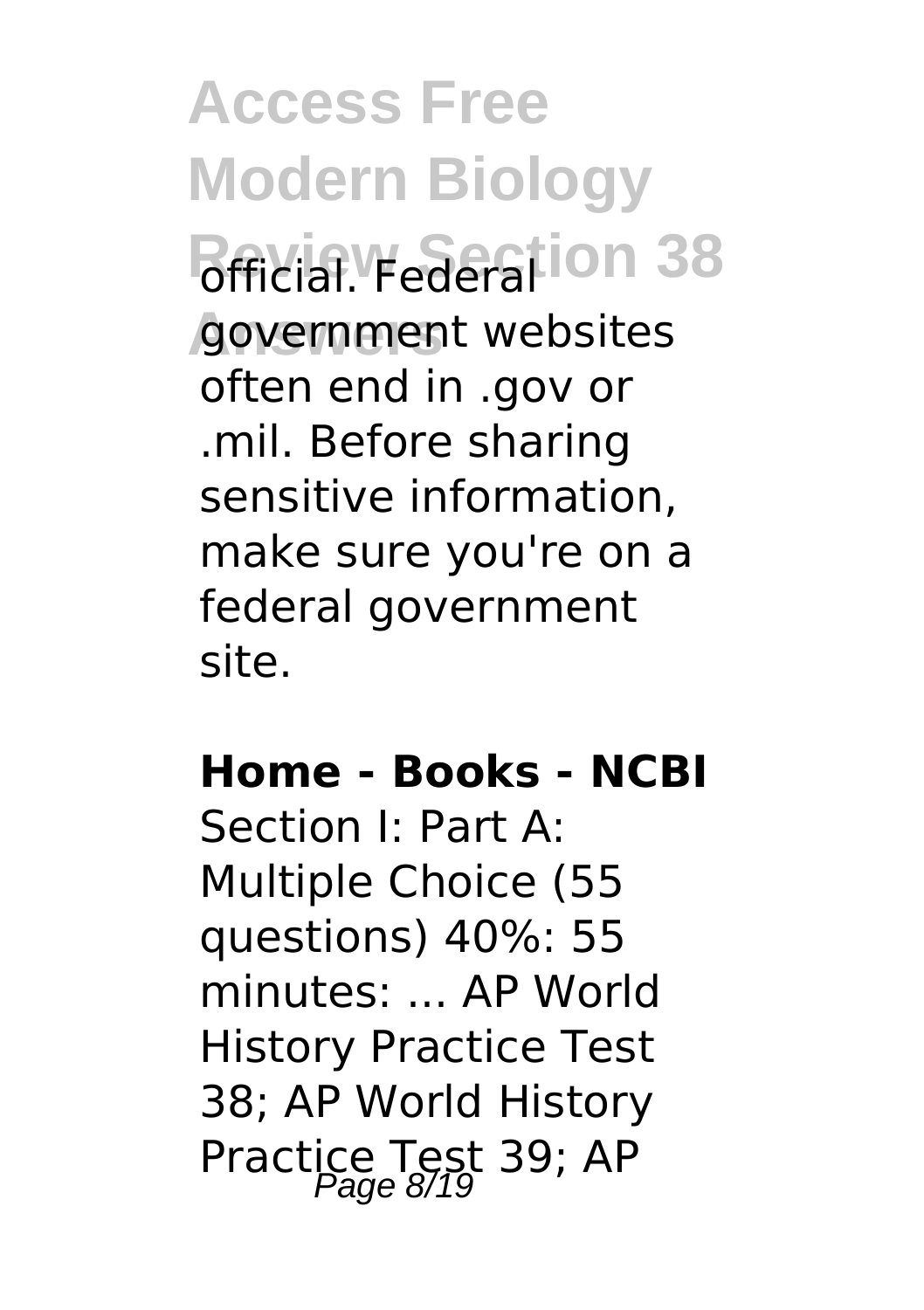**Access Free Modern Biology World History Practice<sup>8</sup> Answers** Test 40; ... Modern Review: End of the Cold War and Nationalist Movements; AP World History: Modern Review: Global Trade;

# **AP World History: Modern Practice Tests - CrackAP.com** About Biology 2e. Biology 2e (2nd edition) is designed to cover the scope and sequence requirements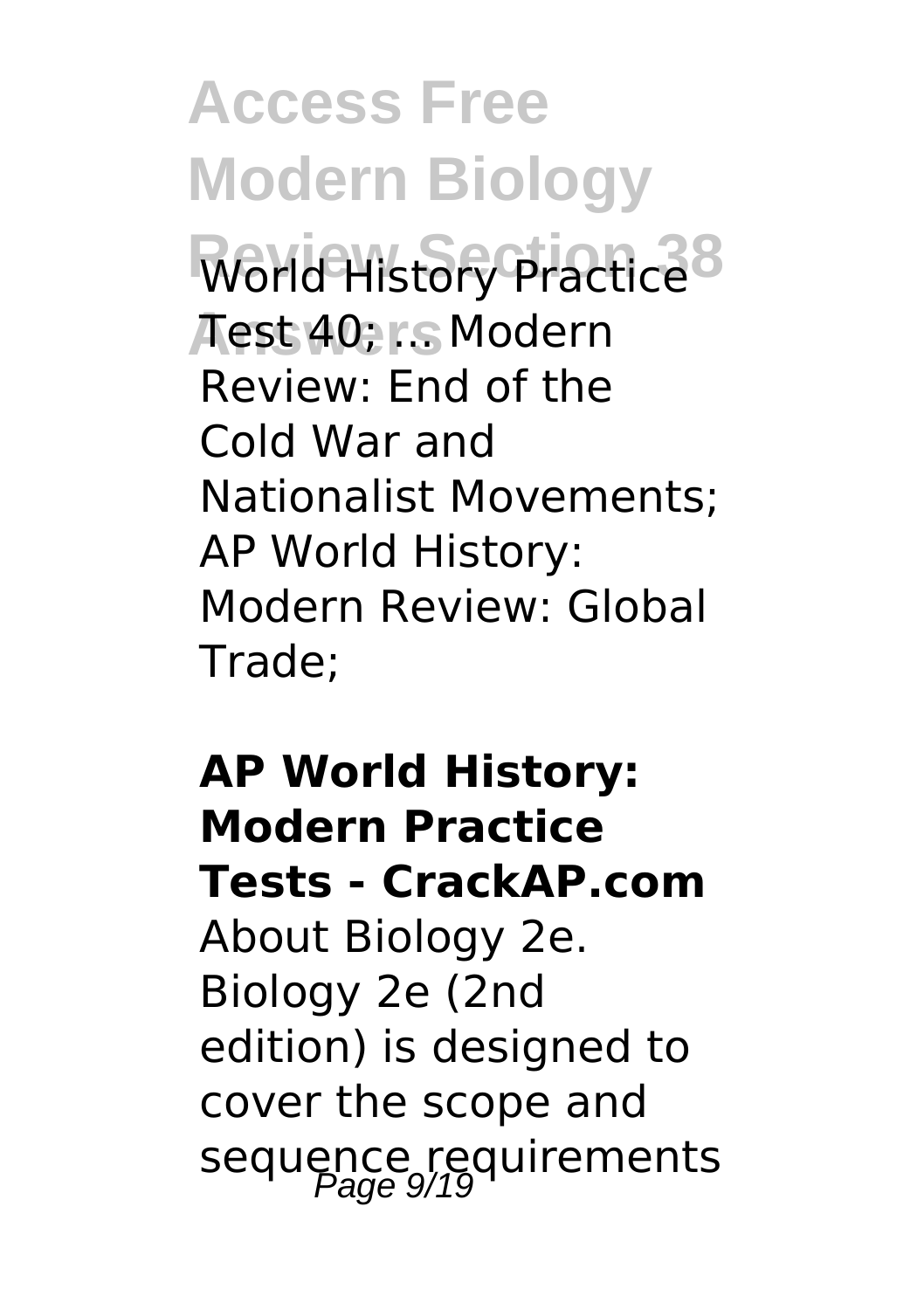**Access Free Modern Biology Revignical two-ion 38 Answers** semester biology course for science majors. The text provides comprehensive coverage of foundational research and core biology concepts through an evolutionary lens.

#### **Preface - Biology 2e | OpenStax**

Back to Home Page. LOG IN 0 ITEMS. Send

Page 10/19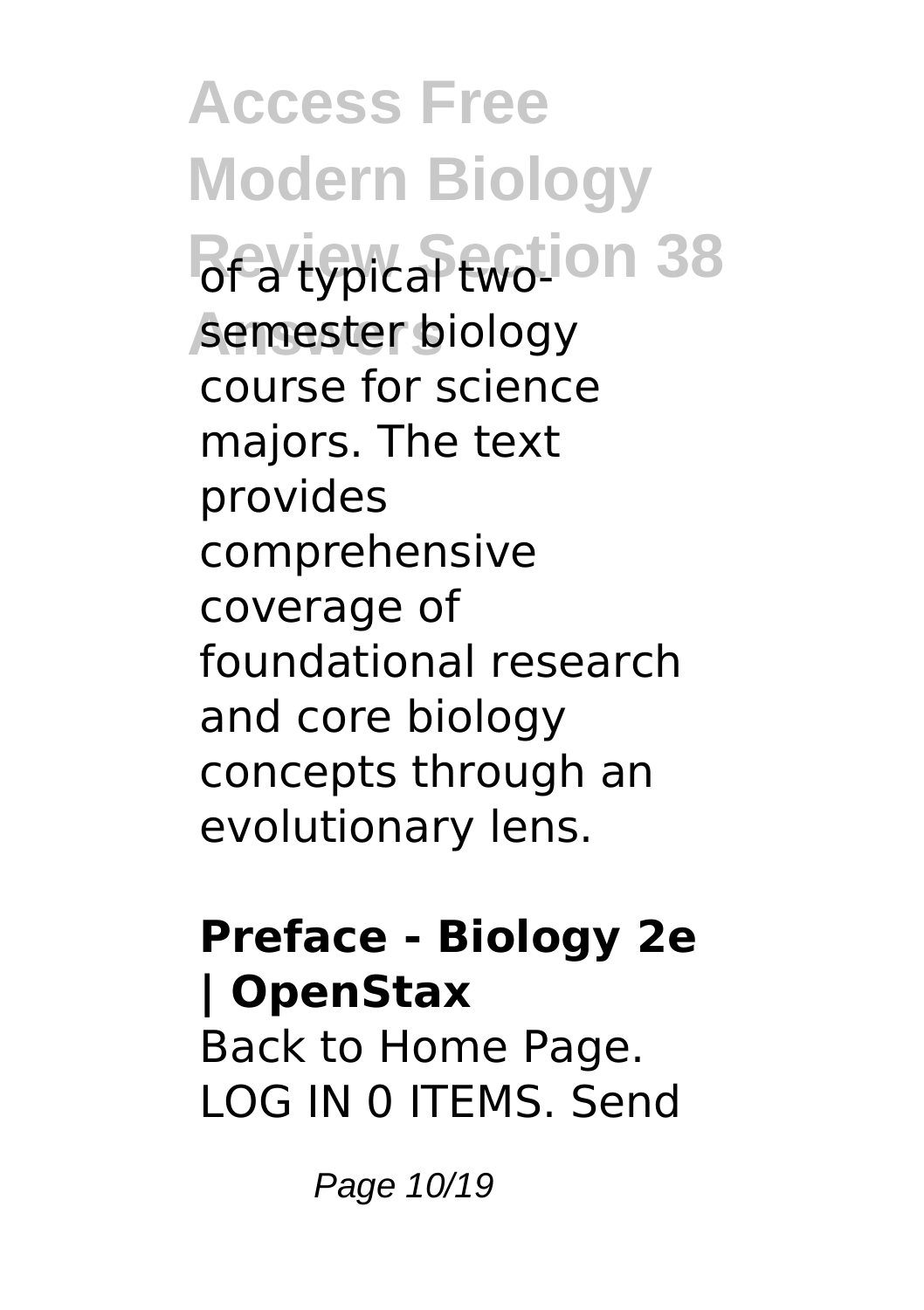**Access Free Modern Biology BEUDENT SOCTION 38 Answers Norton & Company** This review article attempts to focus on the significant events in the history of human cadaveric dissection. The article begins with the inception of human dissection in ancient Greece during the 3rd century BC, tries to underline the factors leading to its disappearance in the Middle Ages and subsequent revival in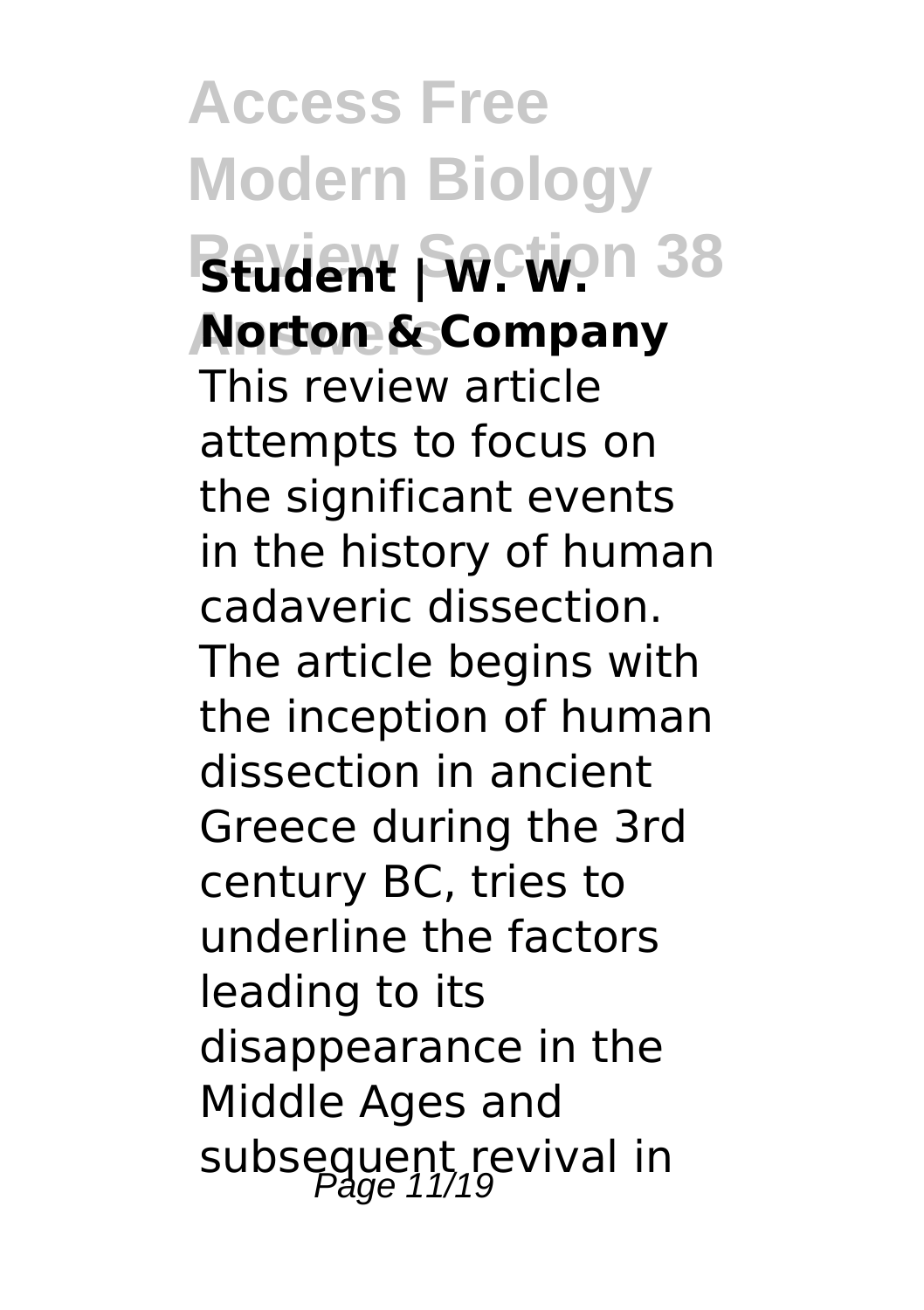**Access Free Modern Biology Review Section 38** the early 14th century Ataly.wers

# **Human cadaveric dissection: a historical account from ancient Greece to ...** Figure 8.2 Photoautotrophs including (a) plants, (b) algae, and (c) cyanobacteria synthesize their organic compounds via photosynthesis using sunlight as an energy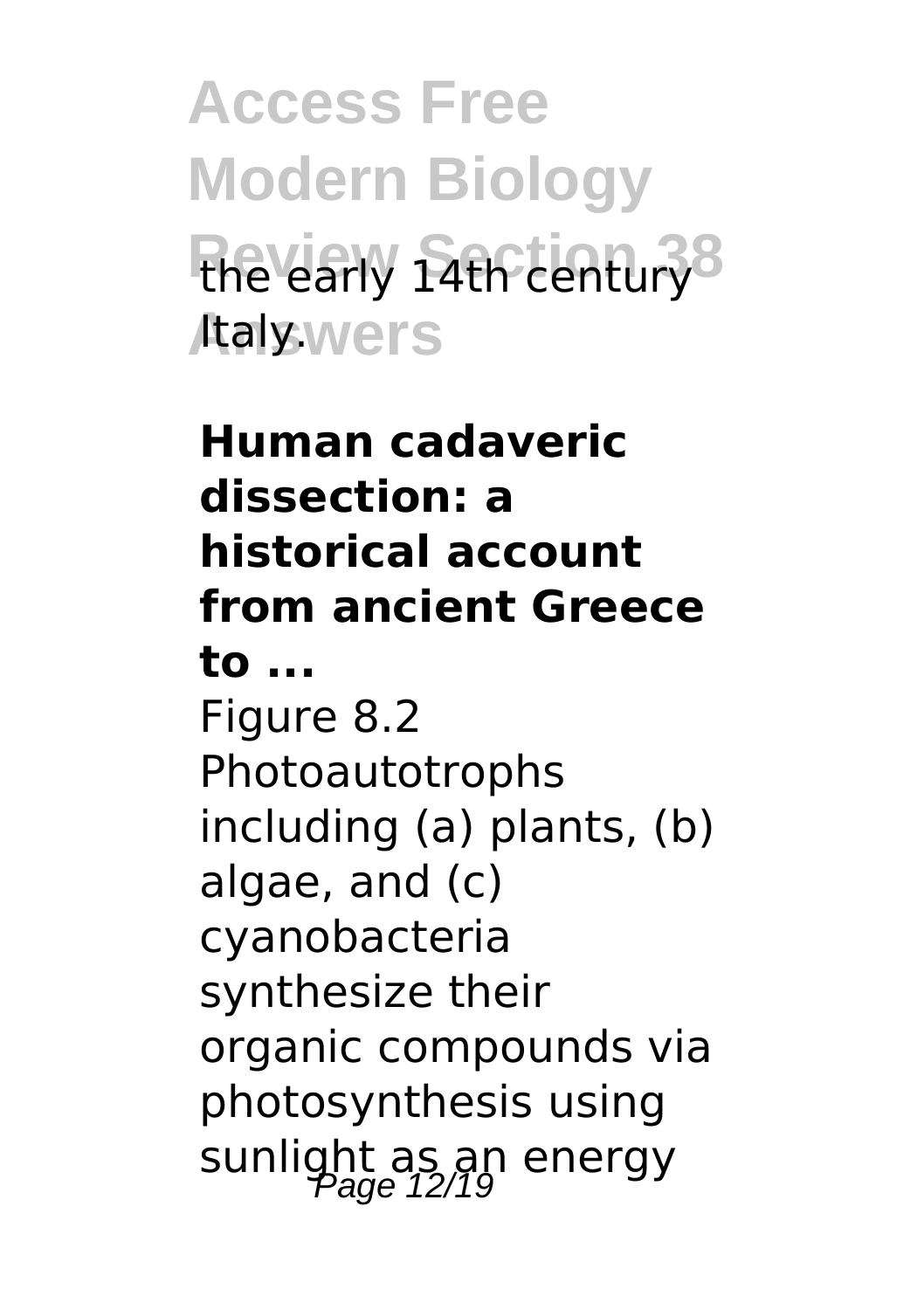**Access Free Modern Biology** Redirce. Cyanobacteria<sup>8</sup> **Answers** and planktonic algae can grow over enormous areas in water, at times completely covering the surface. In a (d) deep sea vent, chemoautotrophs, such as these (e) thermophilic bacteria, capture energy from ...

**8.1 Overview of Photosynthesis - Biology for AP® Courses - OpenStax**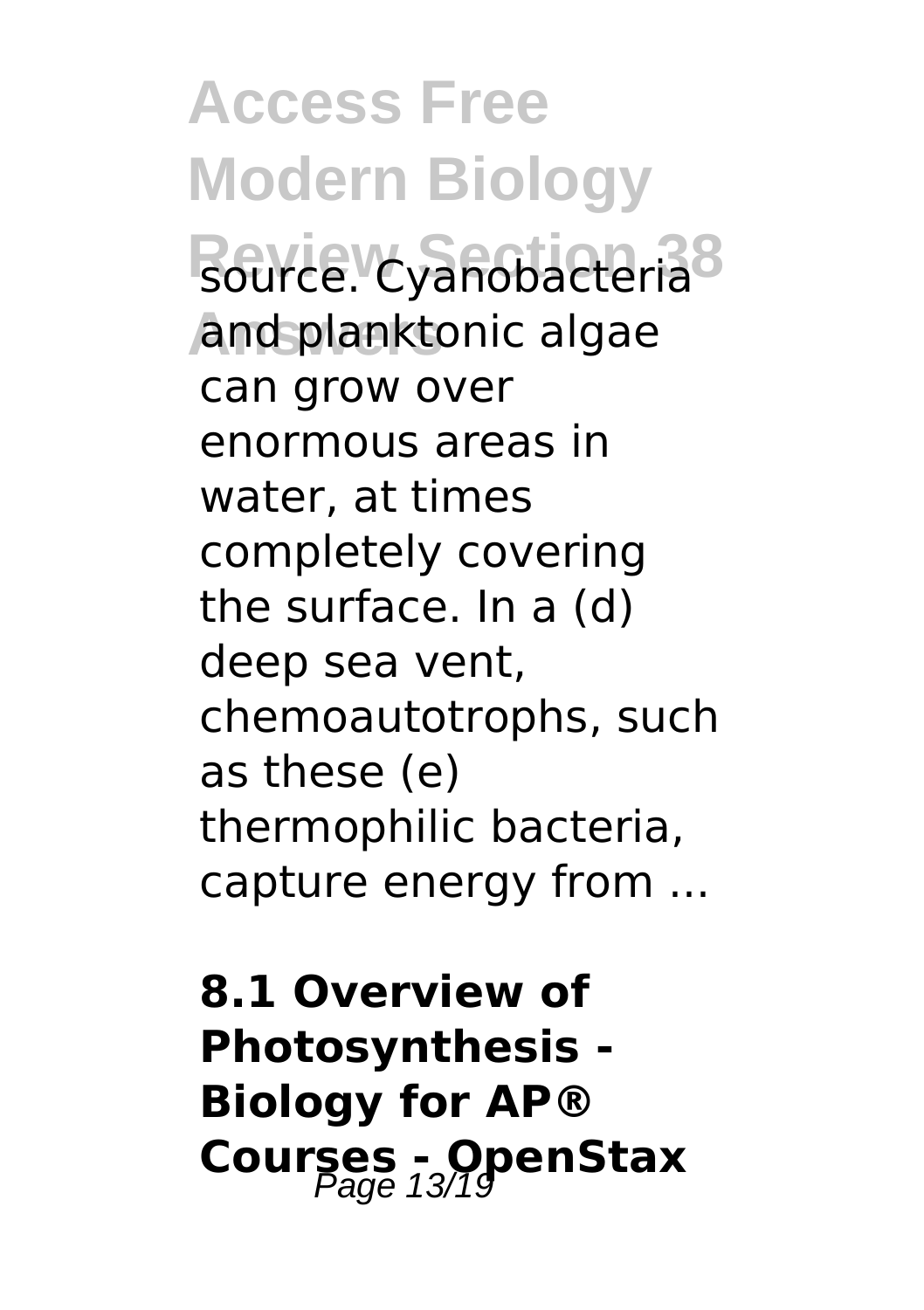**Access Free Modern Biology Biology's Section 38 Answers** international, peerreviewed, open access journal of biological sciences published monthly online by MDPI.The Federation of European Laboratory Animal Science Associations (FELASA) is affiliated with Biology, and their members receive a discount on the article processing charge.. Open Access — free for readers, with article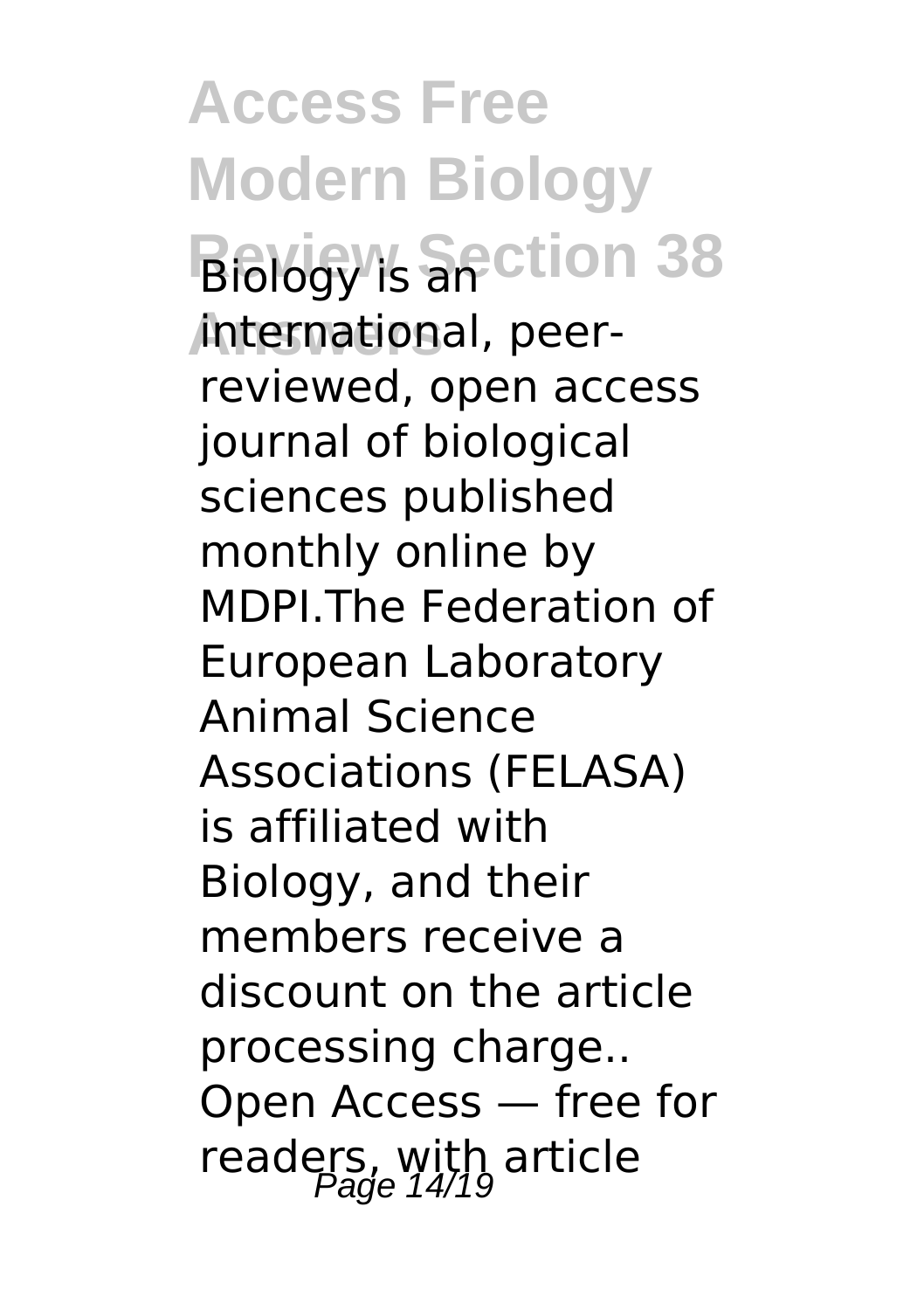**Access Free Modern Biology Processing charges** 38 **Answers** (APC) paid by authors or their ...

#### **Biology | An Open Access Journal from MDPI**

Material in this section includes organic chemistry reactions and mechanisms, cell biology, molecular biology, evolution and genetics, systems biology, and some biochemistry. Varsity Tutors offers resources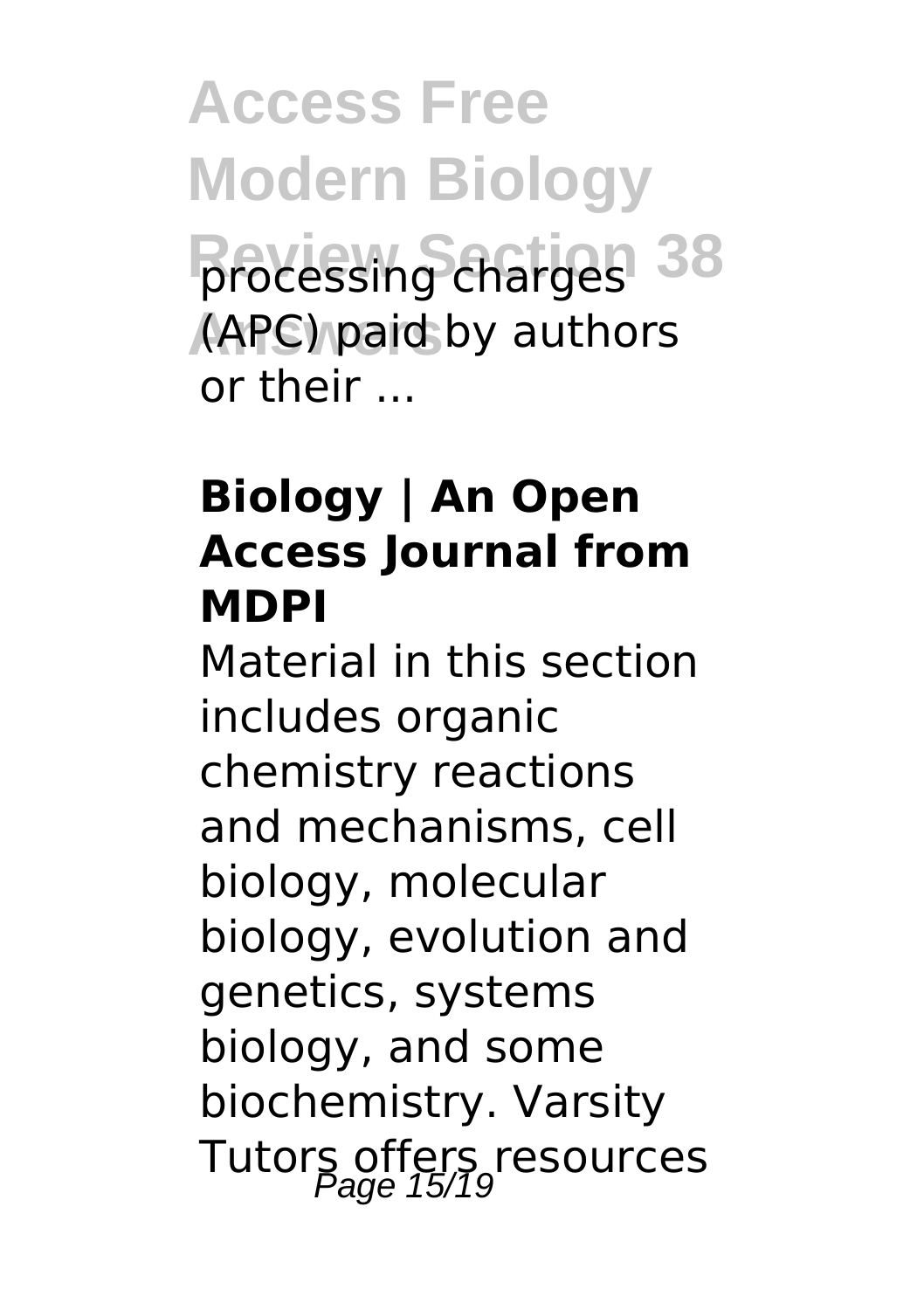**Access Free Modern Biology Rike free MCAT Biology**<sup>8</sup> **Answers** Diagnostic Tests to help with your selfpaced study, or you may want to consider an MCAT Biology tutor .

#### **MCAT Biology Practice Tests - Varsity Tutors**

For example, the question of whether developmental biology can be reduced to developmental genetics and molecular biology has become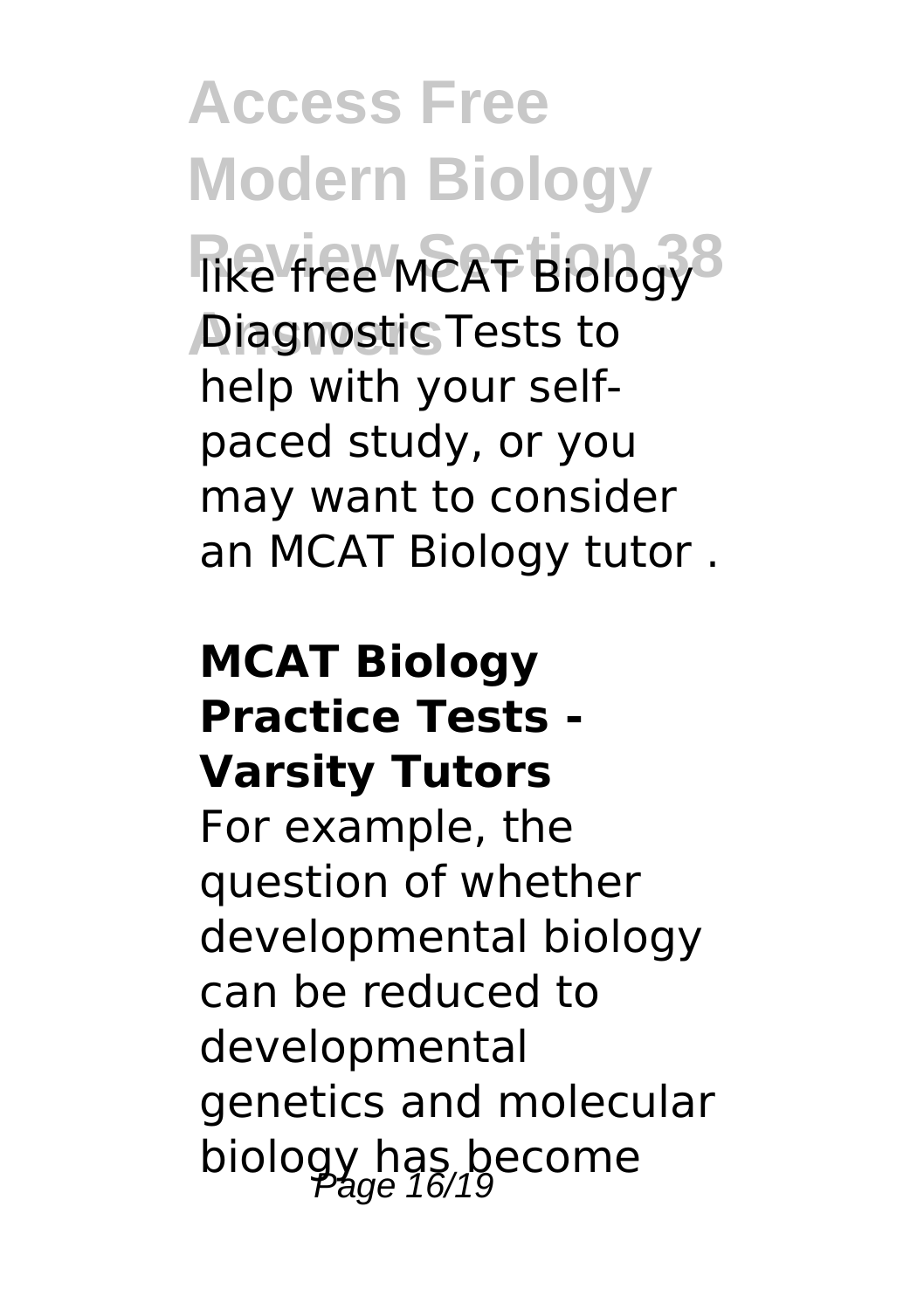**Access Free Modern Biology Ralient due to recent 38 Answers** progress in developmental genetics and growing philosophical interest in developmental biology (Love 2008b, Robert 2004, Rosenberg 1997, 2006). Less attention has been given to the question ...

**Reductionism in Biology (Stanford Encyclopedia of** Philosophy)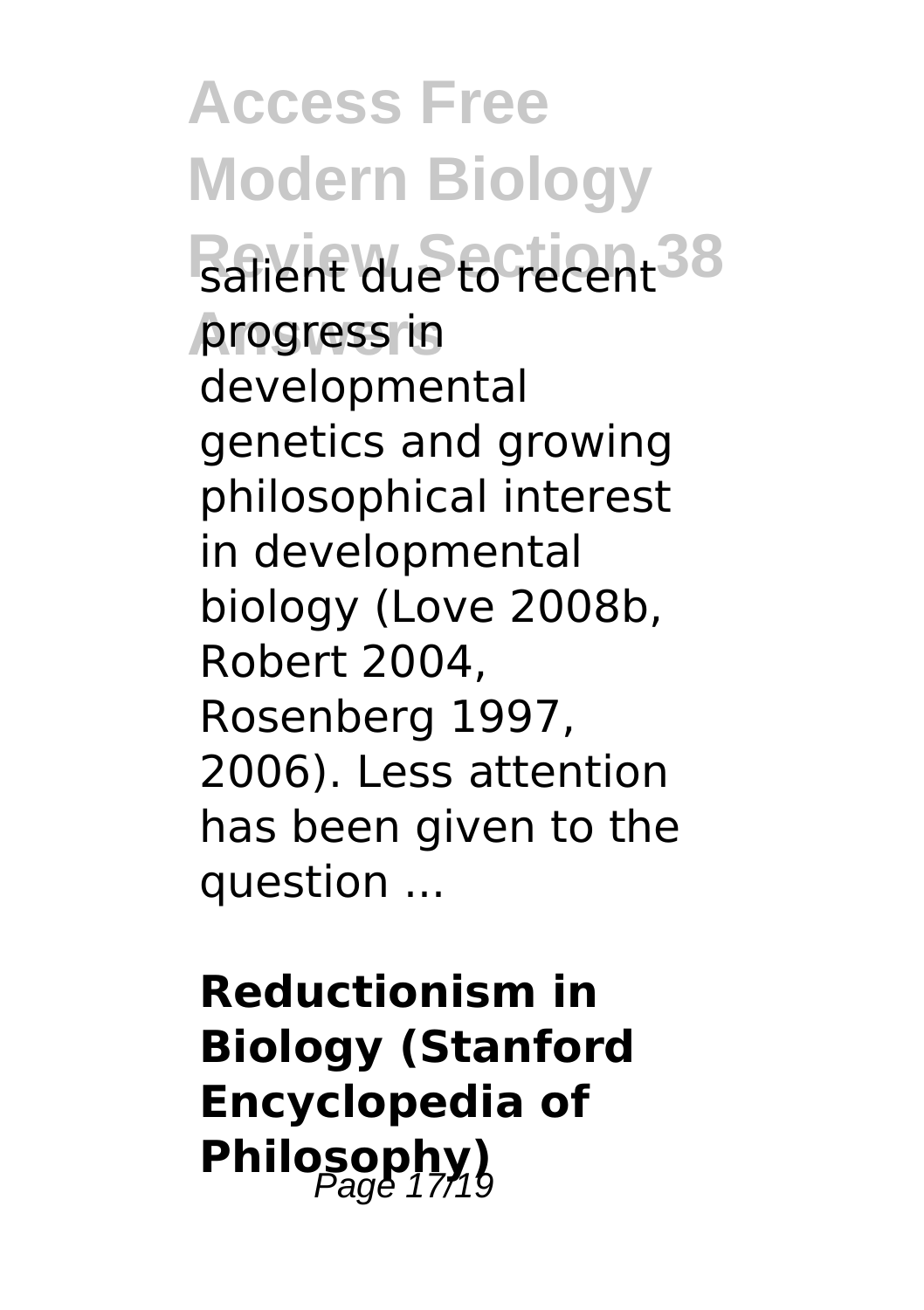**Access Free Modern Biology Most biology courses<sup>38</sup> Answers** cover the same content, spread over five different areas: Skills and Processes: this section emphasizes quantitative ideas in biology, such as determining the overall magnification of a microscope, using scientific notation to determine the size of objects or distance between two points, or using tables to sort out